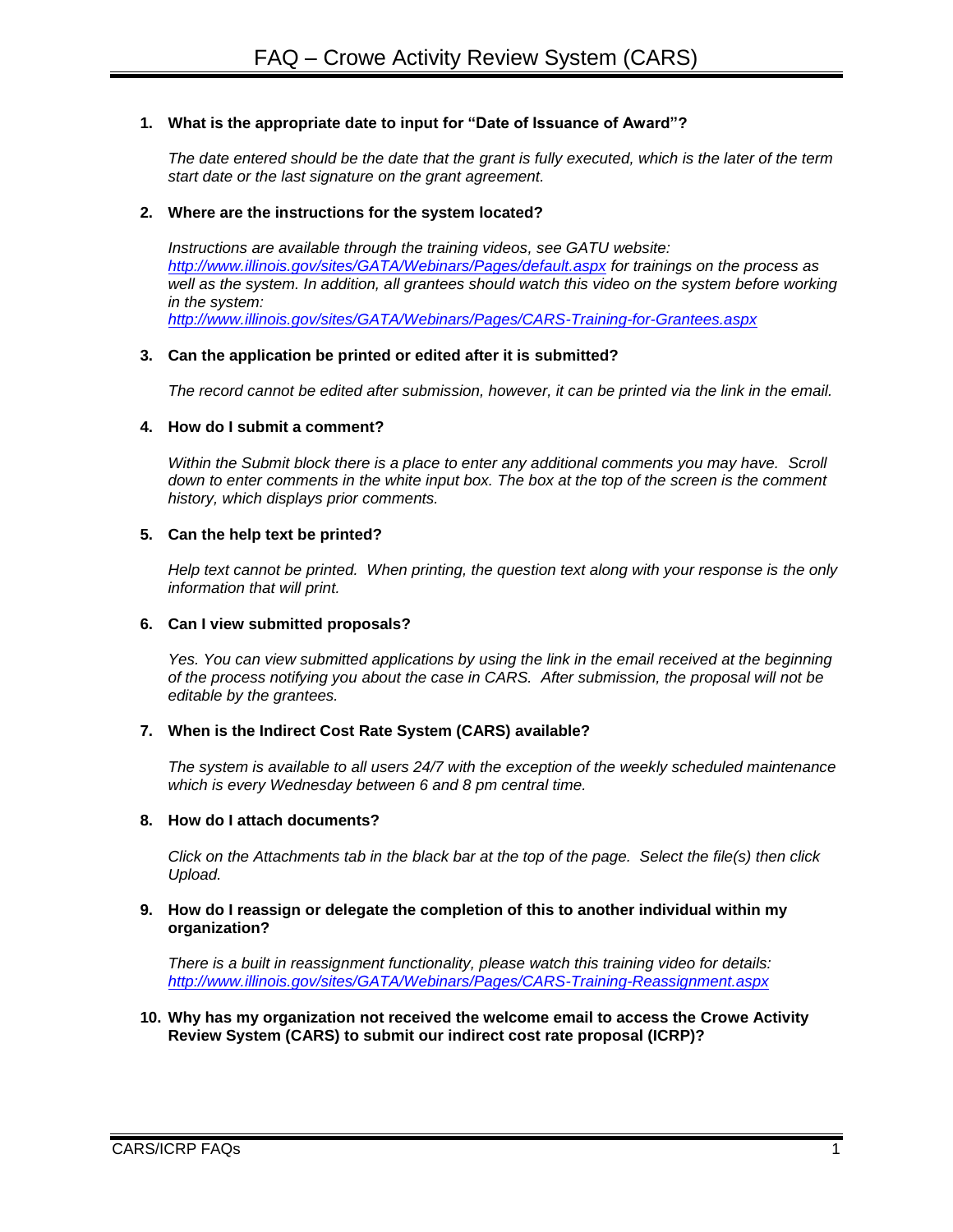*Two things need to occur before you receive the welcome email to access CARS. First the Internal Control Questionnaire (ICQ) must be submitted to the cognizant agency and then the cognizant agency must approve the ICQ.*

# **11. Can more than one person access CARS at a time?**

*Only one person can have access to CARS at a time, however you can reassign to another individual.*

**12. Will I receive a notification that my Indirect Cost Rate Proposal (ICRP) has been submitted and is ready for review?**

*No. Once you submit your ICRP, you will only receive an email later in the process if A) the proposal is returned to you for further information or B) the submission has been reviewed and approved.*

#### **13. I have received notification of approval of my internal control questionnaire (ICQ) from the cognizant agency, but I have yet to receive the welcome email to access the Crowe Activity Review System (CARS). What is the reason for not receiving the welcome email?**

*After approval of the ICQ by the cognizant agency, the welcome email might not have been sent because organizations are loaded into CARS on a periodic basis. There may be a one to two business day lag from the date the ICQ is approved and a welcome email is sent to access the system.*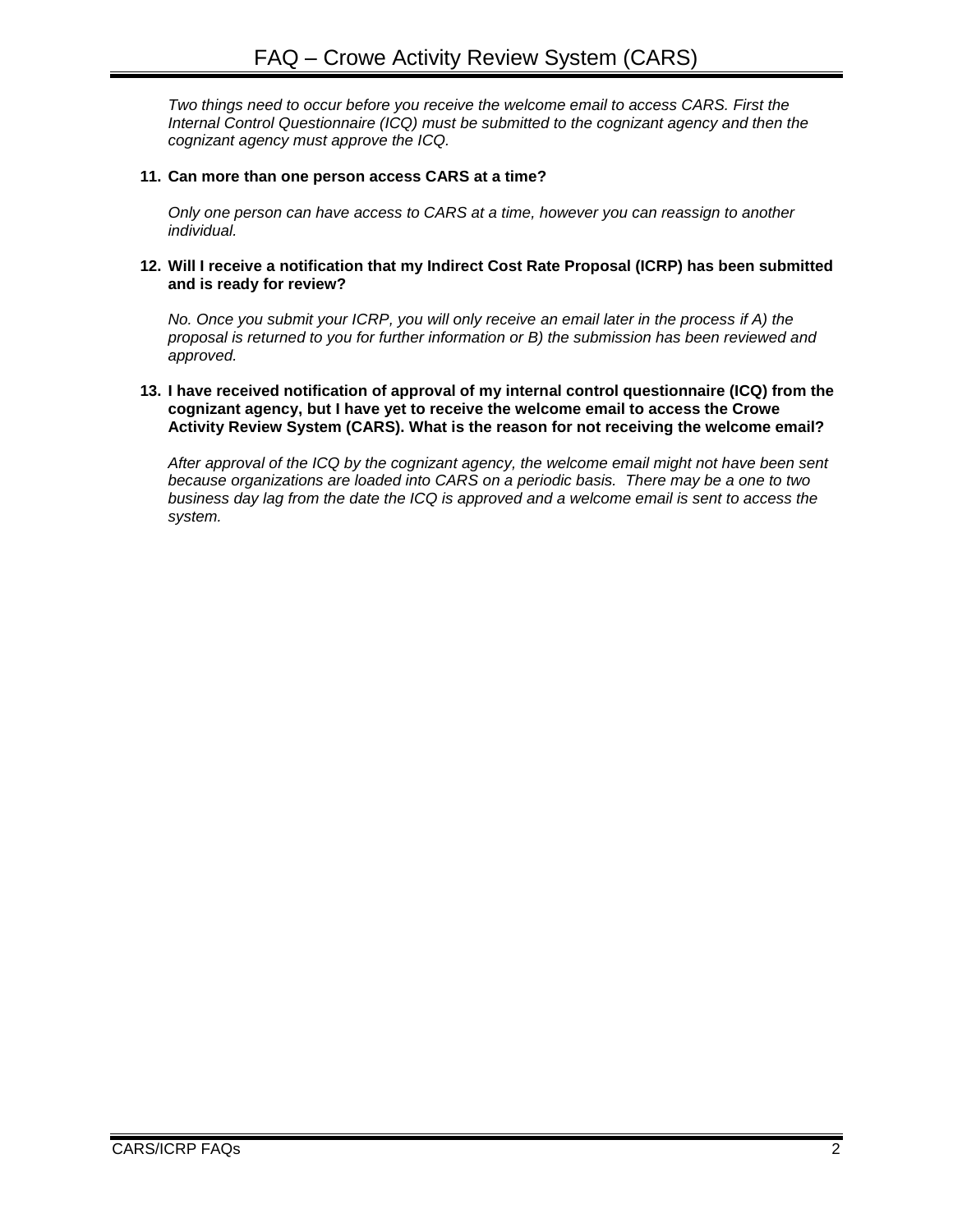# **1. What is an indirect cost rate?**

*An indirect cost rate is a percentage (indirect cost pool/direct cost base) used to distribute indirect costs to all cost centers benefiting from those costs.*

#### **2. Are grantees required to establish indirect cost rates?**

*No. Entities that are able to allocate and charge 100% of their costs directly may continue to do so. Claiming reimbursement for indirect costs is not mandatory. In addition, grantees can elect to use the 10% de minimis rate if they meet the requirements.*

## **3. What can the submitting organizations do to help facilitate the review of an indirect cost rate proposal?**

*To avoid delays, organizations should submit complete proposals. Proposals based on actual costs must reconcile to financial statements. If there are any questions concerning any aspect of the proposal, contact GOMB to resolve the issue prior to formal submission.* 

#### **4. Is the 10 percent de minimis rate for new organizations that have never negotiated an IDC rate at 200.414 (f) available to governmental organizations or tribal governments that have never negotiated an IDC rate?**

*Yes. Provision of the 10 percent de minimis indirect cost rate is conditioned on the entity meeting the requirements specified at 200.414 (f). These include limiting availability to organizations that have never received a negotiated indirect cost rate, except for those described in Appendix VII of Part 200, paragraph (D)(1)(b) "governmental department or agency unit that receives more than \$35 million in direct Federal funding must submit its indirect cost rate proposal…" State and local government departments that have never negotiated indirect cost rates with the Federal government and receive less than \$35 million in direct Federal funding per year may use the 10% de minimis indirect cost rate, and must keep documentation of this decision on file. Federally recognized Indian tribes that have never negotiated an indirect cost rate with the Federal government may also use the 10% and keep documentation of this decision on file.*

## **5. What documentation must be maintained for allowable direct and indirect costs?**

*To be allowable, all direct costs and indirect costs must be adequately supported by source documentation which clearly shows the purposes and circumstance of the cost incurred. For example, canceled checks, credit card invoices, and travel agents' invoices alone are not sufficient to determine whether the costs are chargeable as direct costs or indirect costs.*

#### **6. Can our indirect cost rate proposal be based only on Federal funds since it only represents a small percentage of our total revenue?**

*No. Your indirect cost rate proposal must include costs incurred for all projects, Federal and non-Federal, and the amount of the proposed allocation base must tie in with the applicable direct cost base for all projects.*

#### **7. What is the difference between bid and proposal costs and fundraising costs, and how does a grantee treat such costs in its indirect cost rate proposal?**

*Bid and proposal costs represent the salaries, consultant fees, printing, postage, travel, etc. associated with an organization's preparation of bids, proposals, and applications to perform specific tasks for remuneration under potential Federal and non-Federal grants, contracts, or other agreements. An organization should treat bid and proposal expenses as allowable indirect costs. Fundraising costs represent the salaries, consultant fees, printing, postage, travel, etc. associated with an organization's requests to private institutions or individuals for donation of*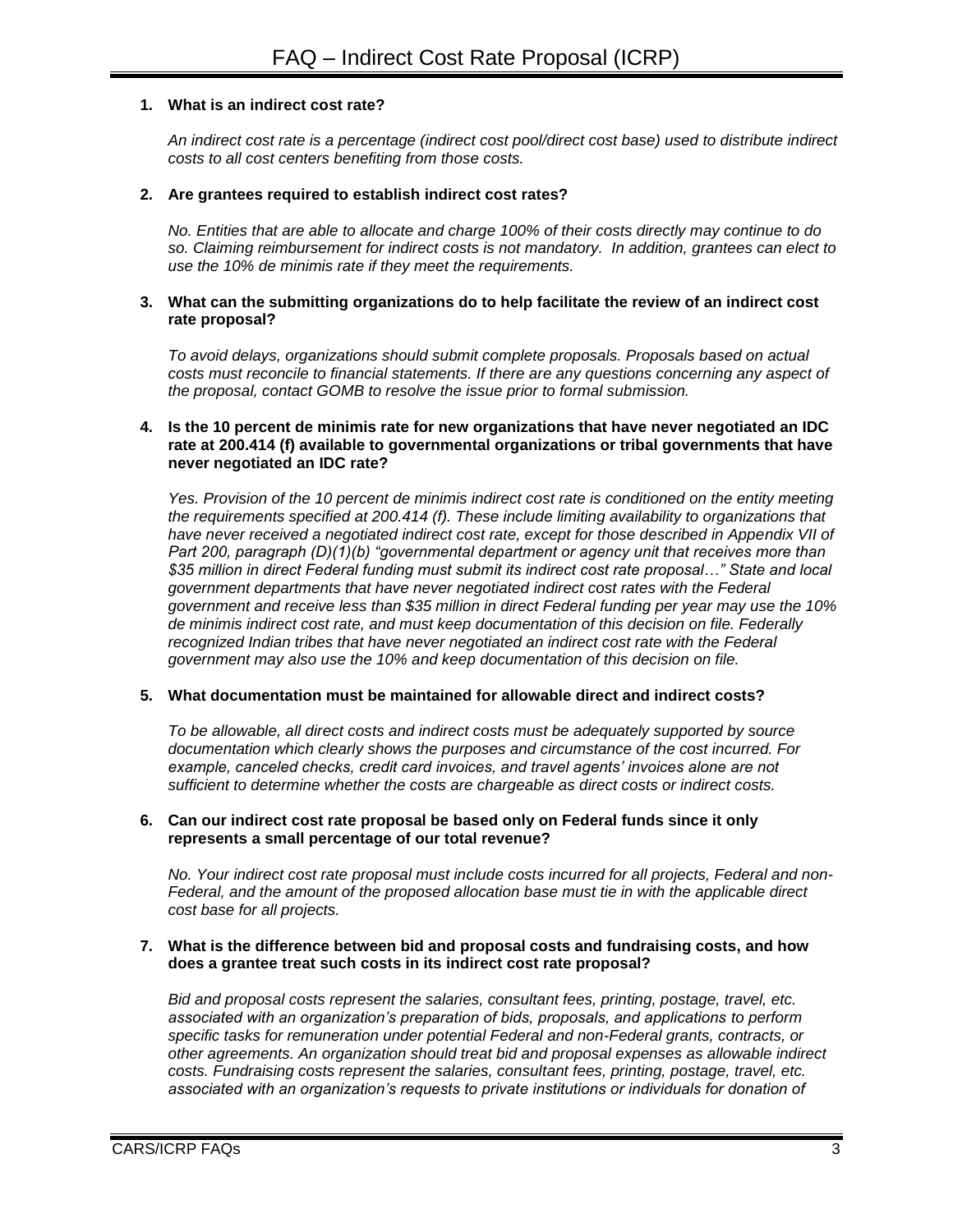*funds for non-specific purposes. Fundraising costs are normally unallowable, except for specific circumstances (see 2 CFR Part 200.442); however, both allowable and unallowable fundraising activities must be allocated as an appropriate share of indirect costs under the conditions described in 200.413 Direct costs.*

**8. A grantee has contracted to update its computer network with its affiliates for a total cost of \$50,000. Since each component; i.e., monitor, printer, personal computer, software, modem, etc., costs less than the \$5,000 per unit threshold specified in 2 CFR Part 200, can this "equipment" be charged to the indirect cost pool?**

*The components of the computer network make it useable for the purpose for which it was acquired and therefore establishes the "system" as a capital expenditure. Accordingly, this equipment can be appropriately charged to the grants either as a direct or indirect cost, on the basis of depreciation and the benefits received concept. If the capital assets were purchased*  with federal funds, the assets should be charged as a direct cost. If the assets were not charged *with federal funds, the usage of the capital asset should be reviewed to determine if it is a direct or indirect cost and the depreciation would then be charged as the direct or indirect cost.*

# **9. Can transactions with an affiliate affect allowable costs?**

*Yes. A problem may arise in transactions between parent organizations and their affiliates when the parent organization has an equity interest in the affiliate. When an equity interest exists, any profits made by the affiliate improve the equity interest of the parent. If an affiliate sells a good or service to the parent and the selling price includes a profit to the affiliate, the parent's equity interest in the affiliate has been increased. If the parent then includes the purchase price as a direct or indirect charge to a Federal award, it has violated the applicable cost principles that charges will be at cost and not include a profit factor.*

# **10. Will grantees be able to request reconsideration of the rate issued?**

*<>*

# **11. Can a grantee request an extension to the deadline?**

*<>*

# **12. How do we calculate and submit the proposed indirect cost rate?**

*The Crowe Activity Review System (CARS) should be utilized to complete the proposal process. Within the system, there are proposal templates, by entity type, to assist with the calculations of indirect cost rates. This completed template and other information (Cost Policy Statement, financial data, organization chart) should be attached and submitted with your proposal.*

# **13. Can grantees use rates issued by other governmental agencies?**

*<>*

# **14. Will we receive reimbursement for all indirect costs?**

*Reimbursement of indirect costs is subject to ceilings on reimbursements that may be contained in statutes, grants, or contracts, as well as the availability of funding.*

# **15. What are the consequences of not filing by the deadline?**

*If the entity does not submit its indirect cost rate proposal by the deadline, they will not receive reimbursement for indirect costs for the current State fiscal year.*